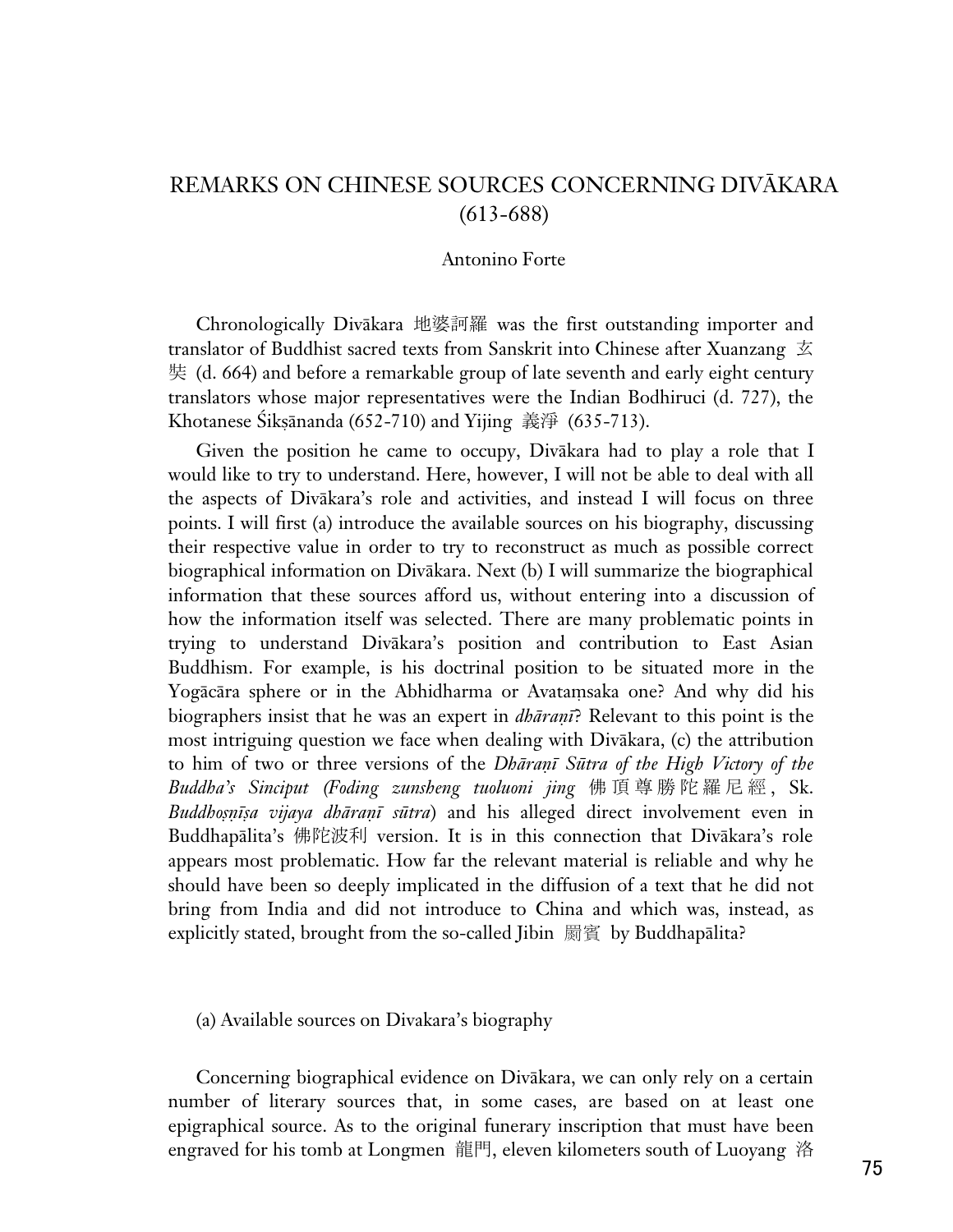, in 688, at the time of his funeral, there is no trace of it, nor is it ever mentioned in any of our sources. There is evidence, instead, of the inscription carved between 690 and 705, whose text might have been written by Wu Sansi 武三思 (d. u.), a nephew of Wu Zhao 武曌 (d. 705), who was the promoter of the construction of the Xiangshansi 香山寺 monastery around the octagonal pagoda containing the remains of Divåkara at Longmen (see p.80), or by some person related to him.

The inscription was perhaps still extant in 988 when Zanning 贊寧 (919-1001) published a short biography on Divåkara, for which he likely availed himself of the information contained in the inscription (see below). My hypothesis is based on Zanning's choice of title for the biography in question, and it is all the more likely because he attests, at his time, to existence of Divåkara's stupa, where, I believe, the inscription must have been placed.

Earlier than the text of this inscription, which is no longer extant today but was supposedly used by Zanning, the undoubtedly earliest extant biography on Divåkara had been written. It is found in the *Huayan jing zhuanji* (Records of the *Avatamsaka sūtra* Tradition) that Fazang 法藏 (643-712) probably wrote in 690, but updated later, including in it the biography of Śikṣānanda (652-710) (Shichanantuo 實叉難陀 or Shiqichanantuo 施乞叉難  $E$ ).<sup>1</sup> The biography of Divākara must have been written before 16 October 690, still during the Tang dynasty, as indicated both by the way the Chinese translation of Divākara's name is given (地婆訶羅,唐言日照: "Divākara, in Tang called Rizhao")<sup>2</sup> and by the fact that the the titles and terms he used in this biography are consistent with those in use before the foundation of the Zhou dynasty on 16 October 690. The biography contains, however, a final addition which is later because it mentions the founding of the monastery built around Divåkara's stupa—which, in my opinion, must have taken place during the Zhou dynasty (690-705) (see p.80), before 696. This biography, besides being the earliest extant account on Divåkara, is also comparatively the most detailed among the extant biographies, and it is my intention to discuss and comment on it fully on another occasion. Fazang certainly knew much more of Divåkara's life than he put in writing in this biography and therefore we can only regret that, after all, he was so stingy with information he provided. But it is also true that he did not intend to write a detailed biography on Divåkara in this work. It must be added that the information on Divåkara afforded by Fazang is not only in this biography. Further information is, in fact, found both in other parts of the same *Huayan jing zhuanji* and in some of Fazang's exegetical works. In general, then, we may consider ourselves lucky that Fazang, who was a very attentive observer and precise in his descriptions of what he saw, besides being a collaborator of Divåkara, has left us a remarkable amount of information on this Indian master

<sup>1</sup> On the date suggested for this Fazang's work, see Forte, *A Jewel in Indra's Net*, 2000, p. 56.

 $^2$  If the biography had been written during the Zhou we would expect that Fazang write: 地婆訶 羅, 周言日照, "Divākara, in Zhou called Rizhao."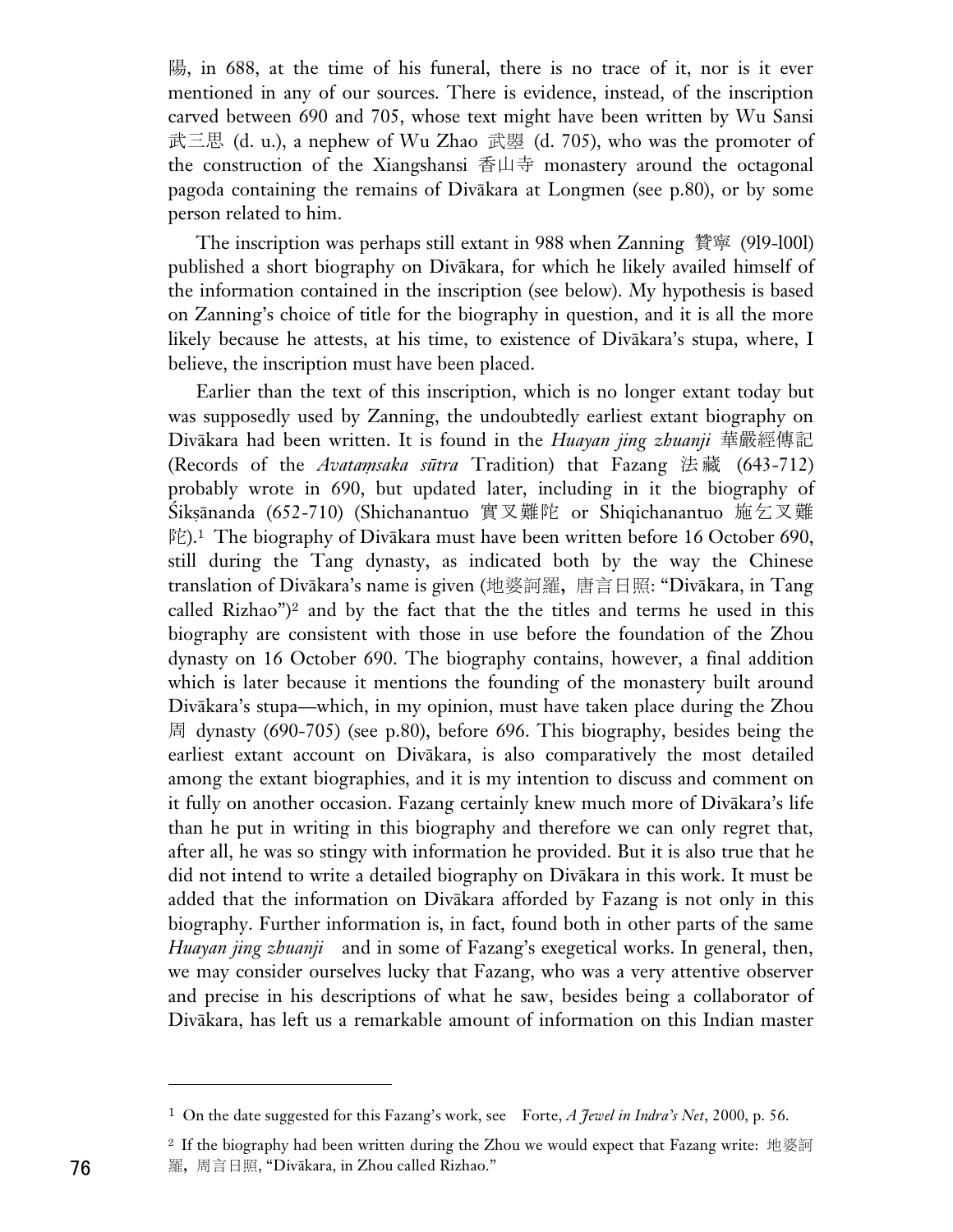about whom India itself, as far as I am aware from my poor knowledge of this country, seems to have not conserved the slightest trace.

Forty years later, in 730, two records on Divåkara were published by the Buddhist monk Zhisheng 智昇 (d. after 730) in his two works, *Xu Gujin yijing tu ji 續古今譯經圖紀* (Continuation of the Illustrated Chronicle of [the Masters] who translated texts past and present)<sup>3</sup> and *Kaiyuan Shijiao lu* 開元釋教録 (Kaiyuan Era Catalogue of the Íåkya Teaching). Unfortunately, these two records are both very meagre, besides being substantially identical. However, in addition to helping us to establish Divåkara's date of arrival in China, which for some reason had been neglected by Fazang, these works are important because both of them list the translations of Divåkara included in the canon in 730. The *Kaiyuan Catalogue*, in particular, often furnishes the date and the place of the translations. Concerning the translations and the circumstances surrounding the completion of some of them, however, Zhisheng is not our only source of our information. We can often rely on coeval documents, which I will examine separately on another occasion.

Next we have the biographical record found in the *Song Gao seng zhuan* 僧傳 (Song Lives of Eminent Monks), by Zanning 贊寧 (919-1001). Although chronologically this record is much later than the ones mentioned so far, it is probably based on a very early source. Zanning does not explicitly quote the inscription of 690-705 mentioned above, but we may infer that his record must have been based on such an inscription. It would have been rather peculiar, in fact, if in the tenth century, when he published his work, Zanning had decided to entitle his record on Divåkara as follows:

周西京廣福寺日照傳.4

Biography of Rizhao of the Guangfu Monastery 廣福寺 in Xijing (Western Capital) of the Zhou.

Zhou  $|E|$  here certainly indicates the dynasty founded by Wu Zhao  $\mathbb{R}$  & (d. 705)<sup>5</sup> in 690, which replaced the Tang dynasty until 705 when the latter was restored. The fact that here the Zhou dynasty is mentioned, although, as we shall see, Divåkara died in 688, when the Tang dynasty was still in power, is very relevant because it shows, in my opinion, that the source for Zanning's record was a document, likely a stone inscription on Divåkara of the so-called *taming* 銘 (stupa epitaph) type, of the period of the Zhou dynasty. And it is remarkable that Zanning maintained the above title for the biography, although he knew, as

<sup>3</sup> *Kaiyuan shijiao lu* 9.570a3-571a3; *Xu Gujin yijing tuji*, pp. 371a15-c23.

<sup>4</sup> *Song gaoseng zhuan* 2.719a18.

<sup>&</sup>lt;sup>5</sup> The new form Zhao  $\mathbb{B}$  of the personal name of the empress took the place of Zhao  $\mathbb{H}$  on 18 December 689. See Forte, "Scrittura e ideologia in cina" (to appear). 77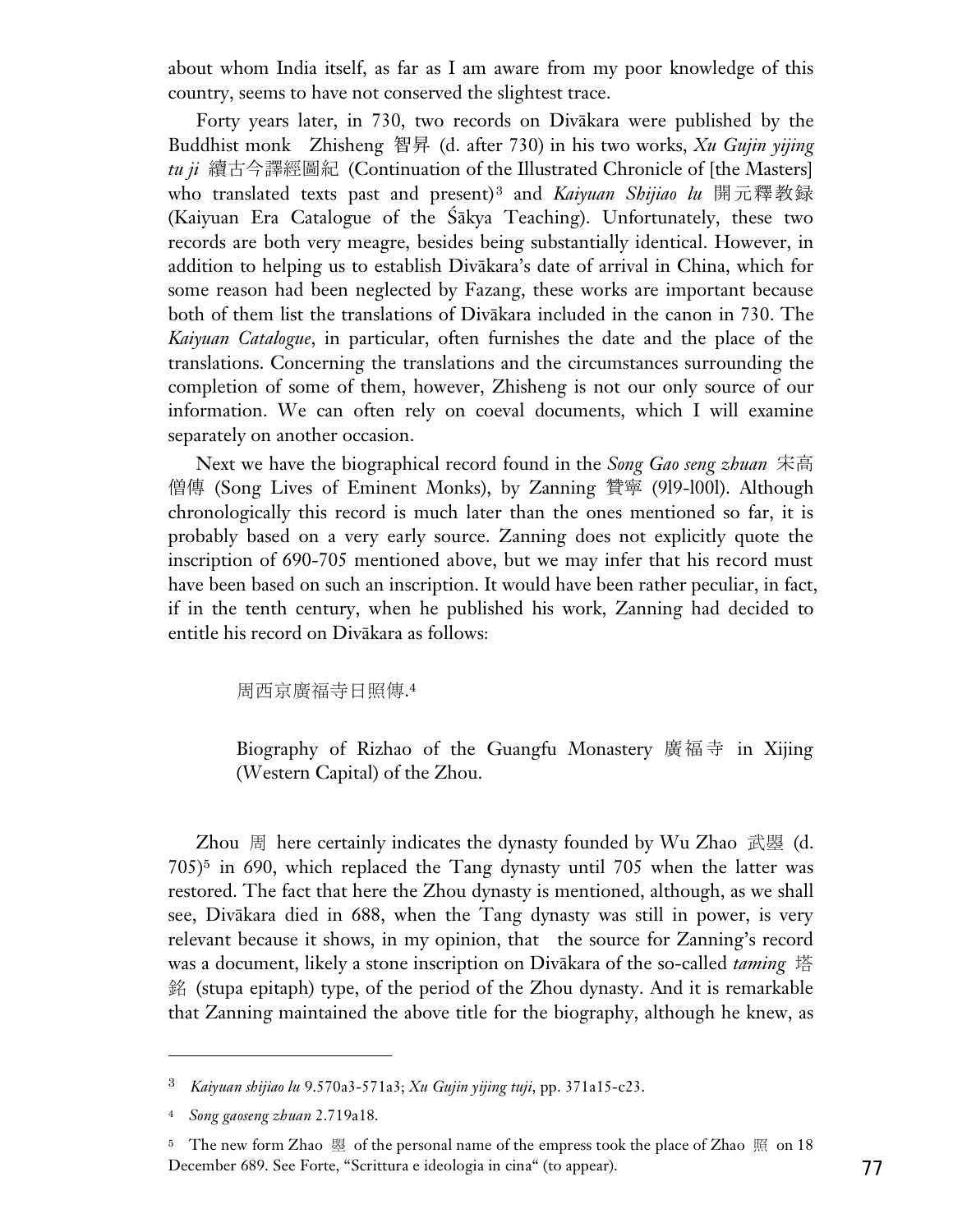clearly stated in the biography itself, that Divåkara worked until the end of the Chuigong era, and although he was even able to specify Divåkara's age at his death. It is true that Zanning does not state when Divåkara died, but I presume that he knew that the Indian monk died during the Tang. Besides, the records ends with the information that Divåkara was buried at Longmen and that his "stupa is extant" (塔見存焉). This suggests that Zanning (or his source) might have based himself precisely on the stupa inscription. As to the reason why during the Zhou dynasty an epigraph containing Divåkara's biographical information should have been carved, one might suggest that it was erected on the occasion of the foundation of the Xiangshansi monastery. As a matter of fact, we may deduce from Fazang's final addition to Divåkara's biography that the monastery was founded during the Zhou dynasty (see below). This explains why, then, the record by Zanning explicitly refers to the Zhou. As for the name Guangfusi by which Divåkara's monastery is indicated in the Zanning's record, Hongfusi 弘福寺 must be intended, as I will show on another occasion.

Zanning had little to add to what both Fazang and Zhisheng had already written, also probably because he does not quote the whole text of the inscription but limits himself to summarizing it. However, the little he added is important in order to establish several crucial points of Divåkara's life (his date of birth, the date of his request to translate the Sanskrit texts into Chinese, his presence in Luoyang at the time, his subsequent official status as Trepitaka of the Hongfusi in Chang'an) that had been left unanswered by all the other sources. This is because, if I am correct, Zanning's record was based on the stone inscription of the ate seventh century placed at Divåkara's stupa at Longmen.

Some random information is given by Zhipan 志磐 in his much later  $(13th)$ century) *Fozu tongji* 佛祖統紀 (A General Chronicle on Buddha and Patriarchs), but his information has to be well pondered before being accepted.

Finally, we have to consider that the historian of Buddhism Juean  $\frac{16}{15}$  (b. in 1286 - d. after 1355) in his Shishi jigu lüe 釋氏稽古略 (Compendium of Search for the Past of the Íåkya Clan), completed in 1355, following his very short entry<sup>6</sup> on Divākara supplies the name of his source as a *ben zhuan* 本傳 ("main biography" or "his biography"). The entry is so short that it is impossible to establish what kind of source it was. One might think that he referred to Divåkara's biography in Zanning's *Song gaoseng zhuan*, but Zanning does not specify that Divākara arrived in China "at the beginning of Yifeng" ( $\ddot{\text{R}}\text{R}\ddot{\text{R}}$ ), as Juean states instead. From this it might be surmised that here *ben zhuan* 本傳 refers to some other unknown source.

Besides these sources written after Divåkara's death, we may rely on some sources of the time when Divåkara was still alive, like Yancong's preface of 682 and Empress Wu's preface of 685, for first hand information. They will be discussed in due course.

<sup>6</sup> 78 *Shishi jigu lüe* 3.819c28-820a1.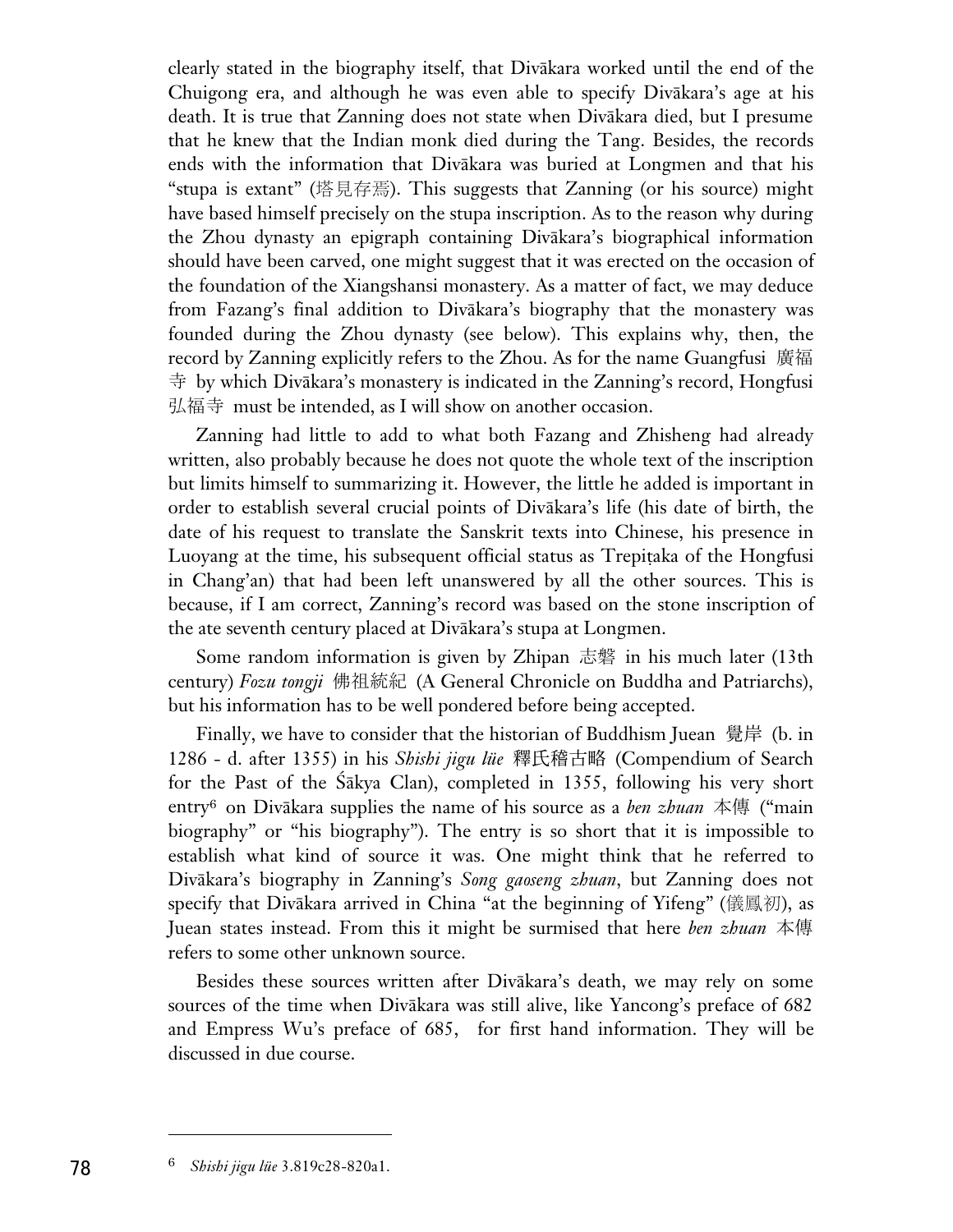## (b) A summary of biographical information on Divåkara

Divåkara was born in 613 in a Brahman family of the region referred to by the Chinese sources as Central India, and entered the monastic life as an adolescent. He resided at the Mahåbodhi and Nålandå monasteries. It is possible that at the Nålandå Monastery, when he was almost thirty or even before, he met Xuanzang. In any case Divåkara knew about Xuanzang while in India, and was influenced by his example both in the pursuit of his own studies and in his positive perception of China. We also know that he travelled in what the Chinese sources call "south India" at some point in his life.

Having come to know of the favorable attitude of the Chinese court towards Buddhism, he decided to go to China. It is possible that it was Yijing, who was in India from March 673, who invited him to go to China. Divåkara must have left India in late 675 or early 676 and, likely travelling along the sea route, arrived in Luoyang, presumably through Canton, in 676 or early 677, in any case, after that the court had left Luoyang for Chang'an on 10 May 676.

In Luoyang he presumably stayed at the Taiyuan Monastery 太原寺, which had recently (in 675 or early 676) been founded by Empress Wu for the posthumous well-being (*zhuifu* 追福) of her mother. The monk Chuyi 處一 (fl. 670-693), a friend of Yijing, who is attested to as *duweina* 都維那 of this monastery in 693, was perhaps already living there at the time Divåkara reached Luoyang. The Indian monk waited for the return of the court to Luoyang, which occurred in early April 679, and between 14 June and 12 July 679 (Yifeng 4.5) he officially requested permission to translate into Chinese the texts he had brought from India. Permission was accorded, and four translations, dated from the first year of Yonglong, that is, between 6 February 680 and 24 January 681, were carried out at the Taiyuan Monastery in Luoyang. These four translations were probably completed by February or March 680, considering that in April of the same year he was no more in Luoyang but in Chang'an.

In Chang'an, during 681 and 682, Divåkara translated three works at the Hongfusi 弘福寺, the same monastery where Xuanzang lived and worked upon his return to China in 645. Then, in the years 683-685, he translated ten works at the Taiyuansi 太原寺 in Chang'an, a monastery that had been founded by Empress Wu in 670 for the posthumous well being of her mother. Empress Wu wrote a preface to these ten translations between 6 August and 3 September 685, in Luoyang, where the court had transferred from October 684. The preface is still extant and Divåkara is expressly mentioned under his Indian name. At the time the preface was written, Divåkara was probably already back in Luoyang. There, sometime later, he presented his request to the throne to go back to India in order to see his aged mother. The request underwent the customary three-time refusal. Meanwhile, Divåkara was involved in a further Chinese version of the *Dhāraṇī Sūtra of the High Victory of the Buddha's Sinciput* to which we will turn our attention below.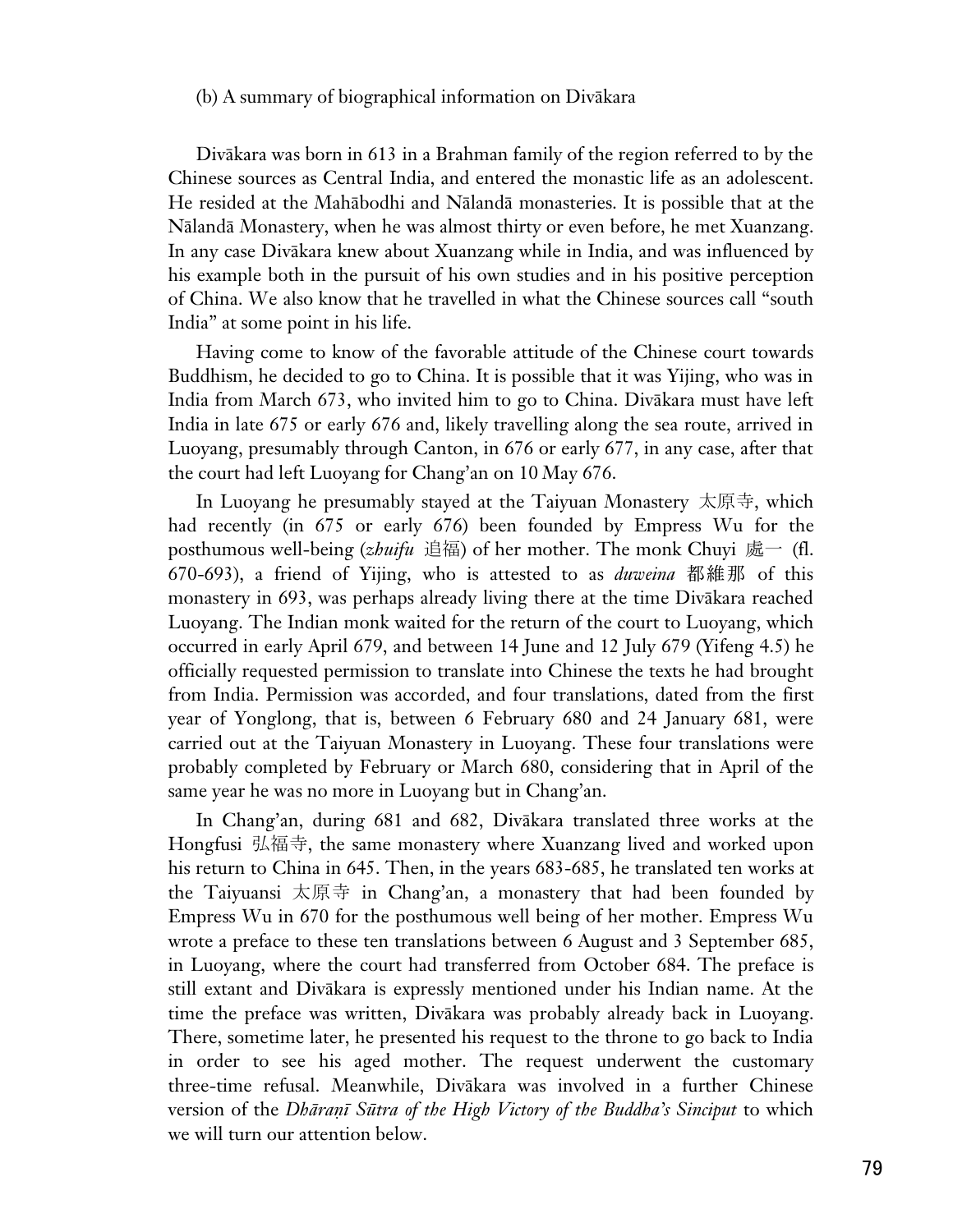Eventually, permission to leave China in order to return to India was accorded, and, with imperial gifts, including a "divine bell" (*shenzhong* 神鐘), it was presumably decided that he should be accompanied by an escort and an official mission. Suddenly, however, on 4 February 688 (Chuigong 3.12.27), at the age of seventy-four, he died at the same Luoyang monastery where he had previously carried out his first translations and where presumably he had lived since his return from Chang'an in 685.

His funeral was perhaps not a state funeral, but we are told that the empress donated a thousand pieces of silk in order to cover the fees for it. We are also told that a great number of people attended it. The empress also ordered that he be buried on Xiangshan 香山 at Longmen 龍門. His disciples erected a stupa for his remains. Later, between 690 and 705, Wu Sansi 武三思, a nephew of Empress Wu, promoted the construction of a full-fledged monastery on the same site, and the stupa of Divākara became the nucleus of the Xiangshansi 香山寺, a monastery that later became well known because of its association with the famous Tang poet Bo Juyi 白居易 (772-846).

These are, in brief, the basic facts that the Chinese sources allow us to know about Divåkara's life. There are, unfortunately, many points that remain altogether ignored by these sources. Almost nothing is known about the period previous to his arrival in China, and, for example, we do not even know his place of birth, his family background and, above all, his masters and his intellectual connections at the two Mahåbodhi and Nålandå monasteries where he lived. We have to content ourselves, then, with the little information we have about his Indian years, which represent most of his life. Concerning the eleven years he passed in the two Chinese capitals of Luoyang and Chang'an, although we have comparatively much more information on him, there are many obscure points on his actual involvement in events that took place while he was in China. From a philosophical point of view, the most delicate question concerns his personal position in terms of Abhidharma, Yogācāra and Avataṃsaka doctrines then current in China. Was he a Yogācāra adept or a follower of the Avatamsaka as Fazang would have us to believe? We know of the tremendous importance of Yogācāra doctrines at Nālandā. To what extent were Avataṃsaka doctrines important there?

I will discuss these questions on another occasion. Here I would like to question Divåkara's role in the diffusion in China of a text that may very well be considered the most important religious product of this period, also in terms of its long-lasting success and popularity. I mean the *Dhāraṇī Sūtra of the High Victory of the Buddha's Sinciput*, a text that was also very important for the affirmation of Mañjuśrī's cult on Mount Wutai. This is in fact one of the most intriguing ideological and religious tangles of Chinese Buddhism.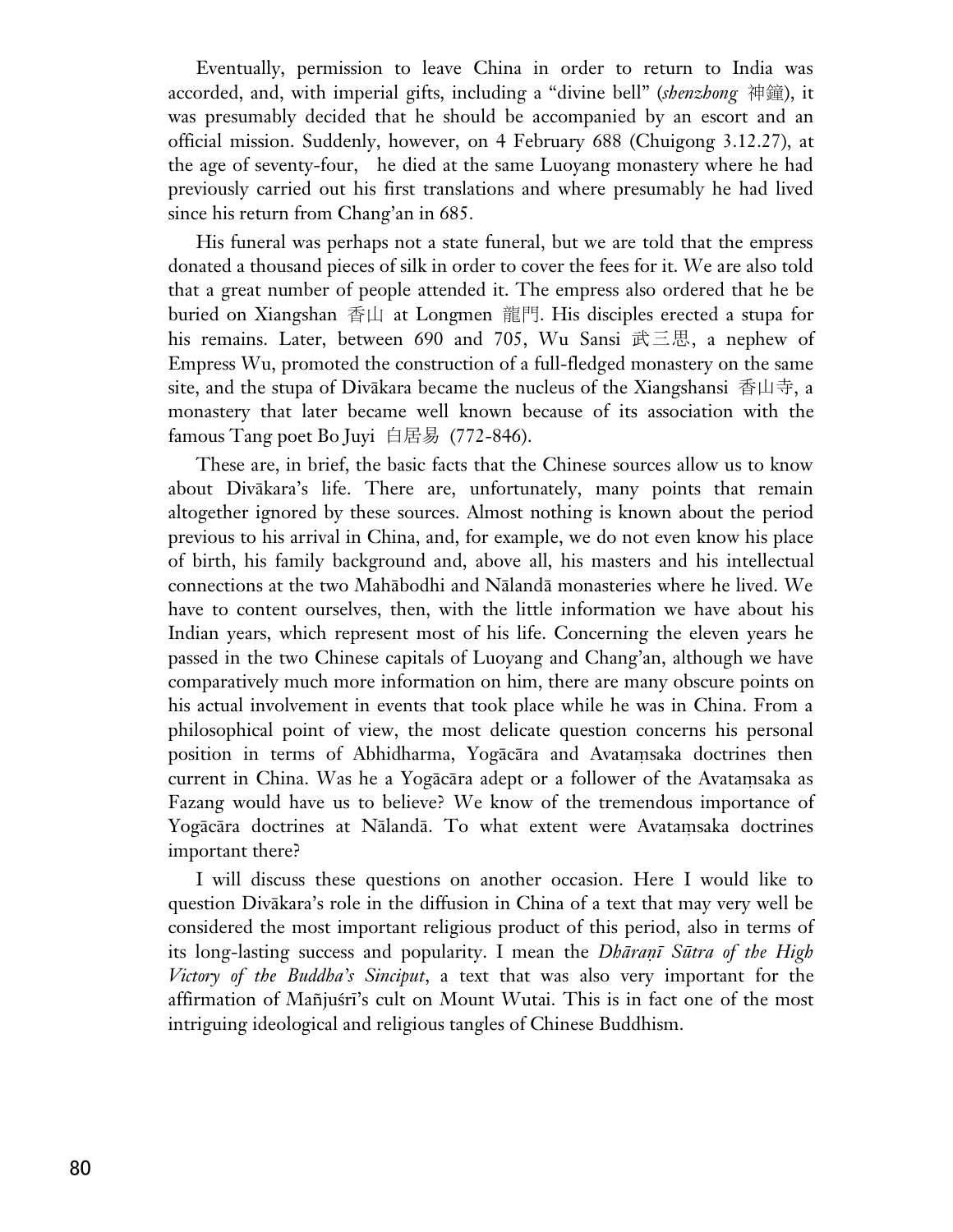(c) The attribution to Divākara of two or three versions of the *Dhāraṇī Sūtra of the High Victory of the Buddha's Sinciput (Foding zunsheng tuoluoni jing* - 陀羅尼經)

Around the same time (or perhaps slightly later) that Divåkara reached Luoyang, presumably travelling along the sea route from the north-eastern coast of India to the southern China harbour of Canton, another monk, travelling along the land route, reached the main capital Chang'an from the north-western part (Kashmir or Uddiyāna) of the Indian cultural area. This monk, usually known by the name of Buddhapålita, although this was not necessarily his real name, seems to have brought with him a text entitled *Buddhosnisa vijaya dhāraṇī sūtra*. I say "seems" because it is not at all clear whether or not he really indroduced this text to China. Even admitting that he did, there is much confusion about the time when this would have taken place. What is clear is that by 20 February 679 a Chinese version of a text by this name was completed. It was done by two court officials, Du Xingyi 杜行顗 and Dupo 度婆 in obedience to an imperial order. If the two officials worked on the text introduced by Buddhapålita, it might be deduced that Buddhapålita presented it to the court around 677, while the court was in Chang'an. At this time, in fact, Buddhapålita's presence in Chang'an is attested to thanks to an interview that has come down to us. It must be noted, however, that in Yancong's 彥悰 (fl. 650-688) detailed account, dated 3 July 682, of the circumstances leading to this version, he never states that the Sanskrit original for that version was introduced by Buddhapålita. In any case, the same Yancong tells us that, when Du Xingyi and Dupo presented the Chinese version on 20 February 679, the emperor expressed his regret that it contained an unusual Buddhist terminology, due to the care taken by the two translators to avoid the current dynastic taboo terms. He expressed, then, the wish that the taboo terms should not be observed in it and asked them to use, instead, the usual terms.

Until the latter date (20 February 679), Divåkara was not involved with this text. However, in June or July 679 he officially became the Trepitaka<sup>7</sup> responsible for the Chinese versions of the Sanskrit texts. From this moment until his death in early 688, he was consequently involved in some way or other in the complicated vicissitudes of the Chinese editions of this *Dhāraṇī sūtra*. The problem for us is: in which way and to what extent was he actually involved? A puzzling point related to this question is the fact that, while the *Great Zhou Catalogue*  $\models$   $\mathbb{R}$   $\mathbb{R}$  of 695 credited Divakara with only one version of the *Buddhoṣṇīṣa vijaya dhāraṇī sūtra*, dated the first year Yonglong 永隆 (680), the Kaiyuan Catalogue 開元禄 of 730 denied that this version was by Divākara (stating that it was by Du Xingyi who presented it on 20 February 679) and attributed him, instead, two other versions (of 682 and 687) that, in the opinion

<sup>7</sup> On the title Trepi†aka, "one who is familiar with the three *pi†akas*," applied to monks (to be distinguished from the term *Tripi†aka* to refer to the three *pi†akas* themselves, that is, the Buddhist canon), see Forte 1990, pp. 247-248, note 7. 81